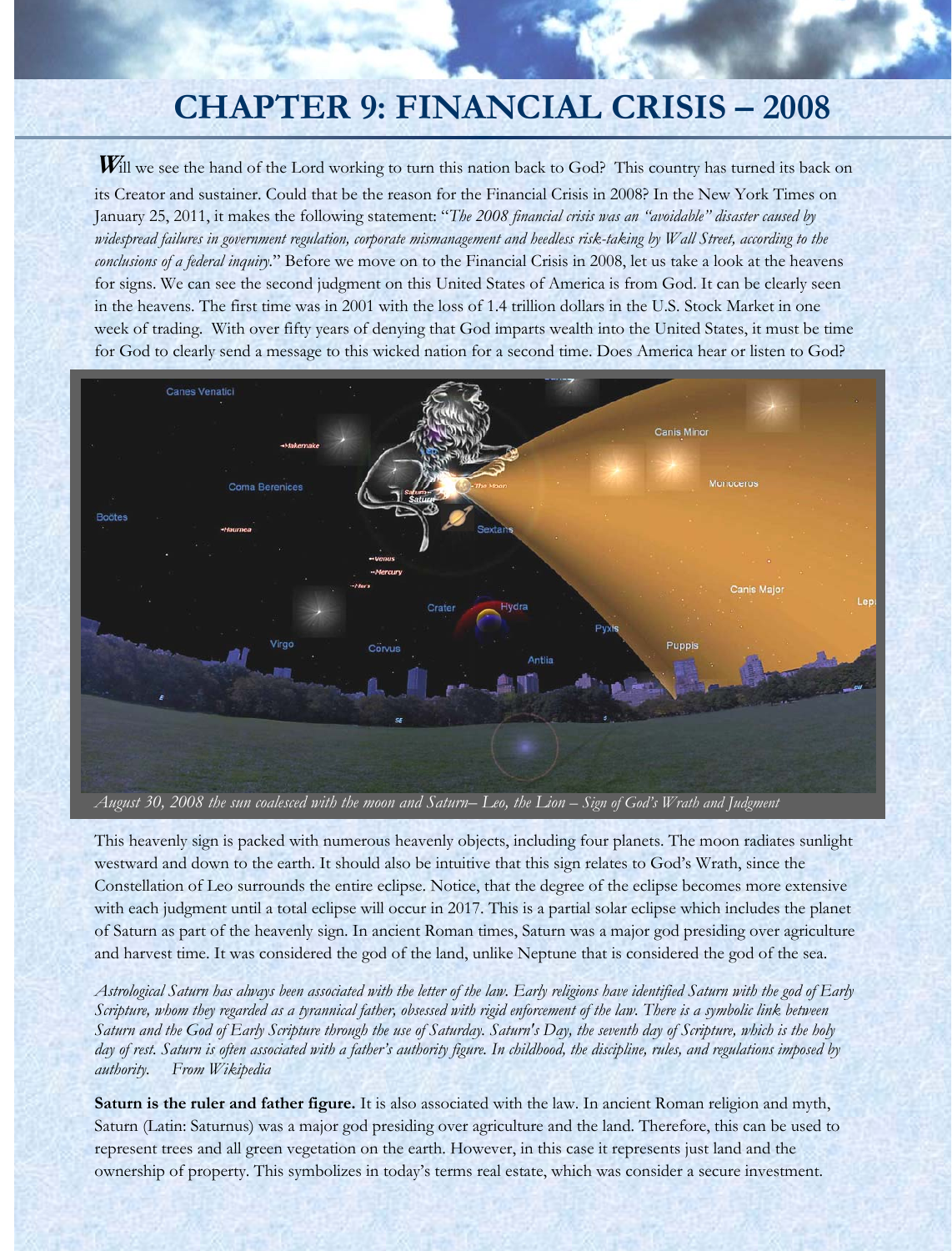The New York Times statement: "*The 2008 financial crisis was "avoidable."* This appears to be an over simplification of the cause of the Financial Crisis. There is no understanding that this event was caused by God's Judgment of this nation. For, God takes our securest investment vehicles and destroys their value. Real estate had been considered a solid financial investment for centuries. How could it become so volatile? It is similar to the stock market crash the week following 9/11. There is a lack of understanding that God blesses a nation which keeps God's Laws and does not abandon Him, but fears Him. There is no recognition as God is the Creator of all things including this nation's wealth. This nation needs to understand the financial collapse was God's Judgment

#### Deuteronomy 8:18 **"But you shall remember the LORD your God, for it is He who is giving you power to make wealth ……." <sup>122</sup>**

Beside the heavenly signs, God's Word tells us that it is He, who gives us the "*power to make wealth*." This must be another forgotten fact since Bible reading and prayer were taken out of the schools some fifty years ago in 1963. It was through the wisdom of the Supreme Court that made this law. It is man's pride which believes that it is himself who has created the wealth. One only needs to compare the separation of God to the U.S. National Debt to see that there is a direct correlation. Will the United States completely fail, once a large enormous debt continues to accumulate with no sign of being repaid? When it comes to this realization that it cannot be repaid, then there will be no nation that will loan money to this bankrupt country. However, God has shown us signs to fear Him. Maybe, it is due to the fact they don't understand heavenly signs.

#### Deuteronomy 8:20 "**Like the nations that the LORD makes to perish before you, so you shall perish; because you would not listen to the voice of the LORD your God." <sup>121</sup>**

It is scripture which tells us that we will perish because we will "*not listen to the voice of the Lord*." So, many of the citizens of this nation do not seek the Lord. Nevertheless, God provides us with worldly signs but, man refuses to see them as well. We need to understand the Word of God to hear his voice through His Spirit.

## **Real Estate**

In the same New York Times article by Swell Chan the report makes the following statement: "*The greatest tragedy would be to accept the refrain that no one could have seen this coming and thus nothing could have been done,*" the panel wrote in the report's conclusions which was in The New York Times*.* "*If we accept this notion, it will happen again.*" This article goes on to say "*The crisis was the result of human action and inaction, not of Mother Nature or computer models gone haywire.*  This report states the following: "*The captains of finance and the public stewards of our financial system ignored warnings and failed to question, understand and manage evolving risks within a system essential to the well-being of the American public. Theirs was a big miss, not a stumble.*" It was a failure by the captains of finance to ignore the warnings that were present in their financial system. They ignored the risks which ultimately deceived the American public in a sense of false security. How could this happen? **<sup>123</sup>**

Let us take a further look at this Financial Crisis. The crisis has its roots in real estate and the sub-prime lending crisis. Commercial and residential properties saw their values increase rapidly in the real estate boom that began in the 1990s. It increased uninterrupted for nearly a decade. Increases in housing prices coincided with the investment and banking industry lowering lending standards to market mortgages to unqualified buyers allowing them to take out mortgages. This was while at the same time government deregulation blurred the lines between traditional investment banks and mortgage lenders. Real estate loans were spread throughout the financial system in the form of collateralized debt obligations (CDO) and other complex derivatives in order to disperse the risk. However, when home values failed to rise and home owners failed to keep up with their payments, banks were

<sup>122</sup> New American Standard Bible: 1995 update. 1995 (Dt 8:18, Dt 8:20). LaHabra, CA: The Lockman Foundation.

<sup>123</sup> The New York Times, January 25. 2011, by Sewell Chan "Financial Crisis was Avoidable, Inquiry Finds."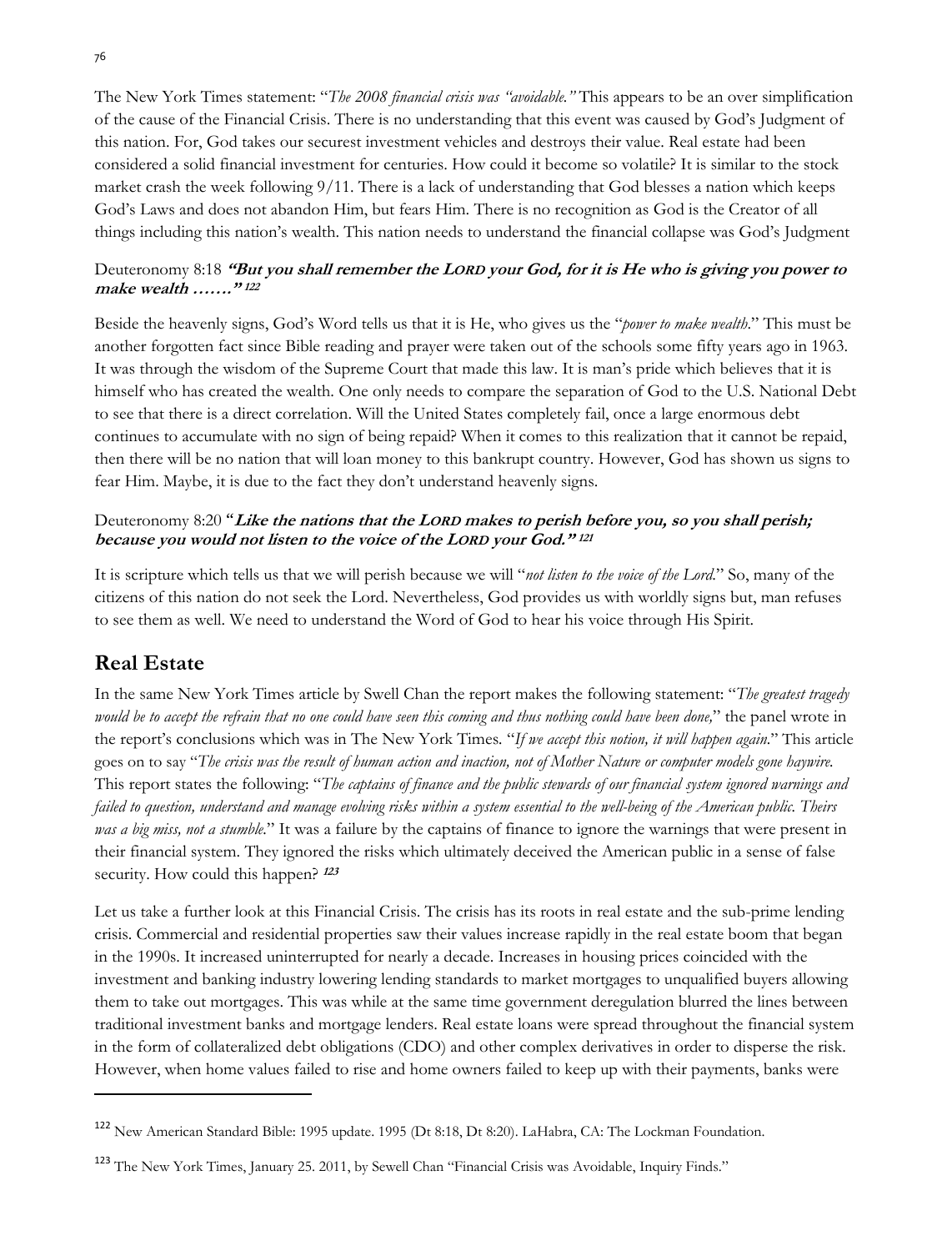forced to acknowledge their bad debt. This resulted in huge write downs and write offs on these products. These write downs found several institutions at the brink of insolvency with many being forced to raise capital or to go bankrupt without additional financing.

The Financial Crisis of 2008 was also known as the global financial crisis and it was considered by many economists to be the worst financial crisis since the Great Depression of the 1930s. It resulted in the threat of total collapse of large financial institutions, the bailout of banks by national governments, and downturns in stock markets around the world. In many areas, the housing market also suffered, resulting in evictions, foreclosures and prolonged unemployment. The crisis played a significant role in the failure of key businesses, declines in consumer wealth estimated in trillions of U.S. dollars, and a downturn in economic activity leading to the 2008–2012 global recession and contributing to the European sovereign-debt crisis. **<sup>124</sup>**



*GDP Real Growth Rate in 2009 (CCASA)* 

Remember, both of the top two nations in the number of aborted babies per year are Russia and the United States. Russia's entry into a recession occurred early in 1998. The U.S. started into a deep recession in 2008 and is still slow to recover from the Financial Crisis. Russia is still in a deep recession more than ten years later. These two nations were considered at one time the strongest military forces and countries on the earth. Could this be a sign of God's hand at work? All the countries in brown were in a recession in 2009. To a great extent the European effect was caused by the United States. It was through the marketing abroad of its complex derivatives investment products. These products were considered by investment adviser as being highly secured investment vehicles rated AAA. However, God was to provide proof that this was not true through these circumstances. God controls wealth. Many in this country believe God wouldn't judge this nation, since we are living in the dispensation of grace. But, this is contrary to God's attributes, and He must judge greed and unrighteousness.

The immediate cause or trigger of the crisis was the bursting of the United States housing bubble which peaked in approximately 2006. Already rising default rates on sub-prime and adjustable-rate mortgages (ARM) began to increase quickly. As banks began to give out more loans to potential home owners, housing prices began to rise. This resulted in artificial stimulation of the real estate market, which created increase in pricing. Easy availability of credit in the U.S. was fueled by large inflows of foreign funds. This occurred after the Russian debt crisis and Asian financial crisis of 1997-1998. This led to a housing construction boom and facilitated debt financed consumer spending. Loose lending standards and rising real estate prices also contributed to the real estate bubble. Loans of various types including mortgage, credit card and auto loans were easy to obtain and consumers assumed an unprecedented debt load. It is amazing to see how easy it is for a college student to get credit cards.

<sup>124</sup> Haidar, Jamal Ibrahim, 2012. "Sovereign Credit Risk in the Eurozone," *World Economics*, vol. 13(1), pages 123-136, March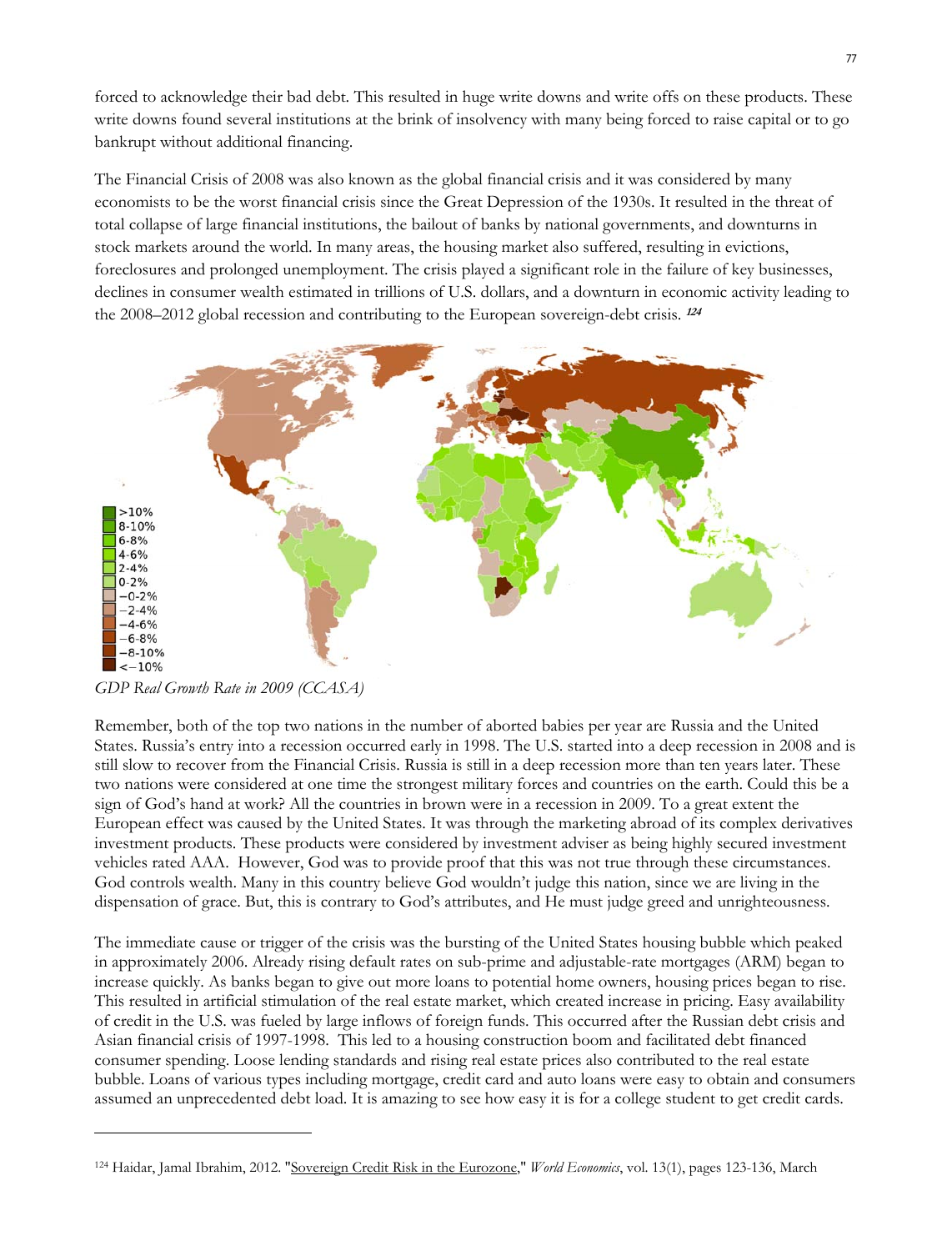As part of the housing and credit booms, the number of financial agreements called mortgage-backed securities (MBS) and collateralized debt obligations (CDO) were created. These investment vehicles derived their value from mortgage payments and which furthered the housing price increases. Such financial instruments as MBS and CDO enabled institutions and investors around the world to invest in the U.S. housing market. As housing prices declined it resulted in substantial losses. The major global financial institutions that had borrowed and invested heavily in sub-prime mortgage-backed securities ended up reporting significant losses. **<sup>125</sup>**

Falling real estate prices resulted in homes being valued at less than the mortgage loans. This provided a financial incentive to enter into a foreclosure. The ongoing foreclosure epidemic that began in late 2006 in the U.S. continues to drain wealth from this nation. It resulted in consumer losses and erosion of the financial strength of banking institutions. Defaults and losses on other loan types also increased significantly as the crisis expanded from the housing market to other parts of the economy. Total losses are estimated in the trillions of U.S. dollars globally. God's hand can easily wipe wealth from this nation in a fraction of the time it takes for man to make it. It was through man's greed that these financial instruments were created and engineered in the first place.

Initially the companies affected were those directly involved in home construction and mortgage lending such as Northern Rock and Countrywide Financial, as they could no longer obtain financing through their credit markets. Over 100 mortgage lenders went bankrupt during 2007 and 2008. Concerns that investment bank Bear Stearns would collapse in March 2008 resulted in its fire sale to J.P. Morgan Chase. The financial institution crisis hit its peak in September and October 2008. Several major institutions either failed or were acquired under duress or were subject to government takeover. These included Lehman Brothers, Merrill Lynch, Fannie Mae, Freddie Mac, Washington Mutual, Wachovia, Citigroup, and AIG. **<sup>126</sup>**

U.S. Government policy from the 1970s onward had emphasized deregulation. This was to encourage business, which resulted in less oversight of activities. This resulted in less disclosure of information about new activities undertaken by banks and other evolving financial institutions. Policymakers did not immediately recognize the increasingly important role played by financial institutions such as investment banks and hedge funds, also known as the shadow banking system. Some experts believe these institutions had become as important as commercial depository banks in providing credit to the U.S. economy. Nevertheless, they were not subject to the same regulations. **<sup>127</sup>**

U.S. homeowners had extracted significant equity in their homes in the years leading up to the crisis which they could no longer do once housing prices collapsed. Cash used by consumers from home equity extraction doubled from 627 billion dollars in 2001 to 1,428 billion dollars in 2005 as the housing bubble built. This was a total of nearly 5 trillion dollars over the period. U.S. home mortgage debt relative to GDP increased from an average of 46% during the 1990s to 73% during 2008 reaching 10.5 trillion dollars. **<sup>128</sup>**

The U.S. Stock Market peaked in October 2007 when the Dow Jones Industrial Average index exceeded 14,000 points. It then entered a pronounced decline which began to accelerate markedly in October 2008. By March 2009, the Dow Jones average had reached a trough of around 6,600. It has since recovered much of the decline. It exceeded 12,000 during most of 2011 and finishing above 13,000 in 2012. It has recently exceeded the 15,000 level in early 2013. The market will recover before it reverses in 2017. It is probable that the Federal Reserve's aggressive policy of low interest rates for banks spurred the partial recovery in the stock market.

<sup>125</sup> Lahart, Justin (December 24, 2007). "Egg Cracks Differ In Housing, Finance Shells". *The Wall Street Journal*.

<sup>&</sup>lt;sup>126</sup> Roger C. Altman. "Altman - The Great Crash". Foreign Affairs. Retrieved February 27, 2009.

<sup>&</sup>lt;sup>127</sup> Financial Crisis Inquiry Commission – Press Release – January 27, 2011

<sup>&</sup>lt;sup>128</sup> Barr, Colin (May 27, 2009). "Fortune-The \$4 trillion housing headache". CNN.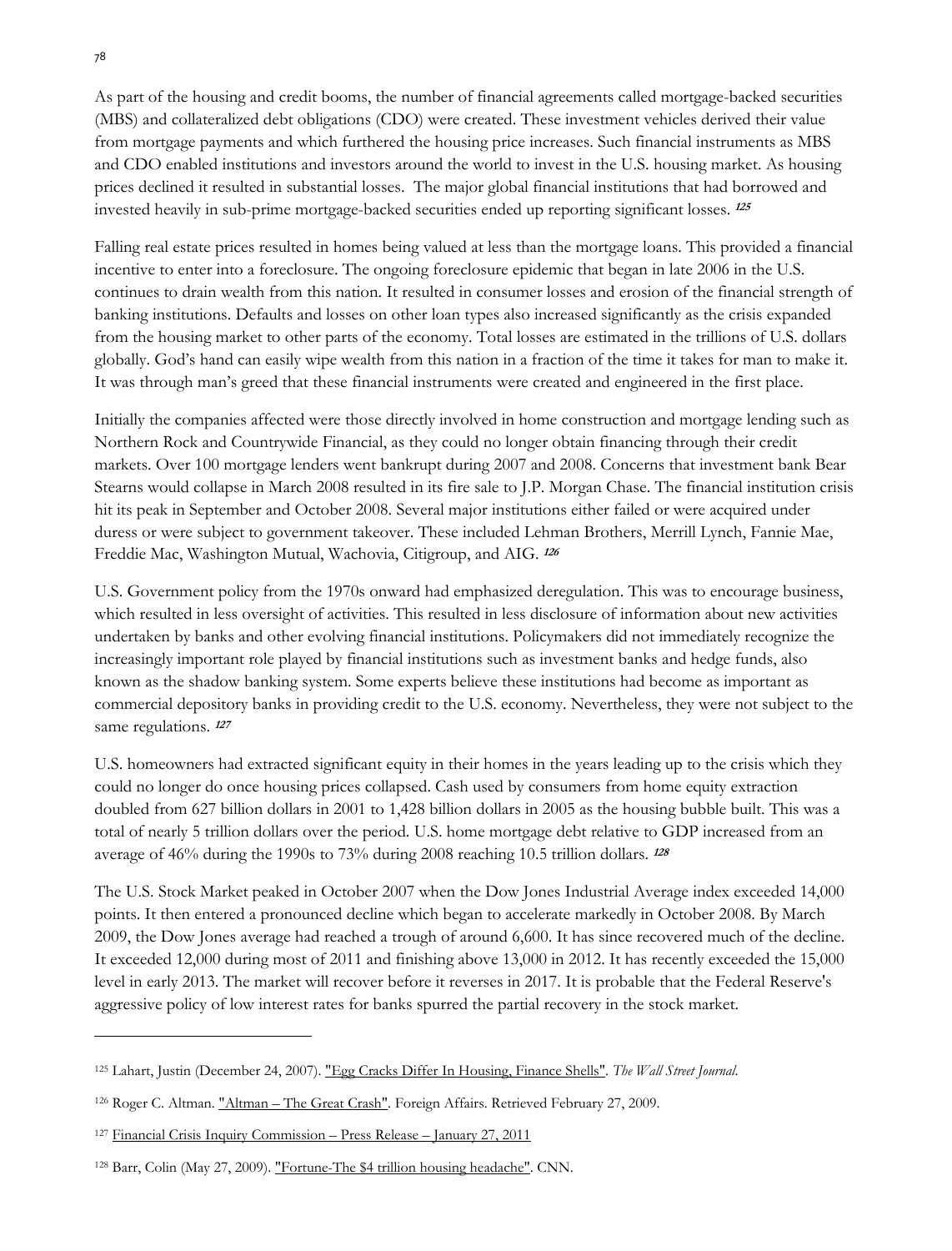### **Global Effects**

Both mortgage-backed securities (MBS) and collateralized debt obligations (CDO) were purchased globally by corporate and institutional investors. Derivatives such as credit default swaps (CDS) also increased the linkage between large financial institutions. Credit default swaps were in fact an insurance agreement that would payback on the failure of these loans becoming insolvent. It was AIG that sold many of the swaps. The de-leveraging of financial institutions resulted in assets being sold back to payoff obligations that could not be refinanced in the frozen credit markets. This again further accelerated the solvency crisis and caused a decrease in international trade to occur. The continuing development of the crisis had prompted many nations to fear a global economic collapse. However, there was no fear of God for the lack of understanding. There were many prominent financial sources that remained negative during this timeframe. The financial crisis would ultimately result in the U.S. biggest bank shakeout. UBS stated on October 6 that 2008 would see a clear global recession, with recovery unlikely for at least two years. Nevertheless, the world started to make the necessary actions to fix the crisis. This included capital injection by governments and interest rate cuts to help borrowers. The United Kingdom had started systemically injecting capital into its country and the world's central banks were now cutting interest rates.

UBS emphasized that these fixes would solve the financial crisis. UBS quantified their expected recession durations on October 16. It was the Eurozone's would last for two quarters, the United States' would last three quarters, and the United Kingdom's would last four quarters. This was the optimistic view by the investment community. Nevertheless, by the end of October, UBS revised its outlook downwards to the forthcoming recession would be the worst since the early 1980s recession. It was with negative 2009 growth for the U.S., Eurozone, U.K. and it was followed by very limited recovery in 2010. **<sup>129</sup>**

This resulted in the creation of the Europeans for Financial Reform (EFFR). It is a coalition dedicated to reforming the financial and banking sectors. EFFR was created in Brussels on September 21, 2009, which was just over a year after the collapse of Lehman Brothers and a year after the Financial Crisis. EFFR has been pursuing a campaign called "*Regulate Global Finance Now*." The goal of this campaign is to get governments to adopt reforms to regulate speculative funds, such as hedge funds and private equity funds and to protect consumers from toxic financial products and predatory lending.

During this same timeframe, U.S. Federal Reserve and central banks around the world had taken steps to expand money supplies to avoid the risk of a deflationary spiral. This occurs when there is lower wages and higher unemployment lead to a self-reinforcing decline in global consumption. The governments have enacted large fiscal stimulus packages by borrowing and spending to offset the reduction in private sector demand caused by the crisis. The U.S. executed two stimulus packages that totaling nearly 1 trillion dollars during 2008 - 2009. **<sup>130</sup>**

### **Great Recession**

According to the U.S. National Bureau of Economic Research, which is the official arbiter of U.S. recessions, the recession began in December 2007 and ended in June 2009. But, we all know that is untrue. It has now referred to as the *Great Recession*, the *Lesser Depression*, the *Long Recession*, or the *Global Recession of 2009*. It was a marked global economic decline that began in December 2007 and took a sharp downward turn in September 2008. The active part of this crisis manifested itself as a liquidity crisis. It can be dated back to August 7, 2007 when BNP Paribas terminated withdrawals from three hedge funds citing "*complete evaporation of liquidity*." The bursting of the U.S. housing bubble, which peaked in 2006, caused the values of securities tied to U.S. real estate pricing to plummet which resulted in damaging financial institutions globally. The global recession affected the entire world economy with higher detriment in some countries than others. It was a major global recession characterized by various financial imbalances which all begun in the Financial Crisis of 2008. As of December 2012, the economic side effects of the European sovereign debt crisis and limited prospects for global growth in 2013 and 2014 continue to provide obstacles to full recovery from this *Great Recession*. **<sup>131</sup>**

<sup>&</sup>lt;sup>129</sup> UBS AG. "Recession". There is no alternative. Daily roundup for October 6, 2008

<sup>130 &</sup>quot;BBC – Stimulus Package 2009". BBC News. February 14, 2009.

<sup>131</sup> Larry Elliott, economics editor of *The Guardian* (August 5, 2012). "Three myths that sustain the economic crisis.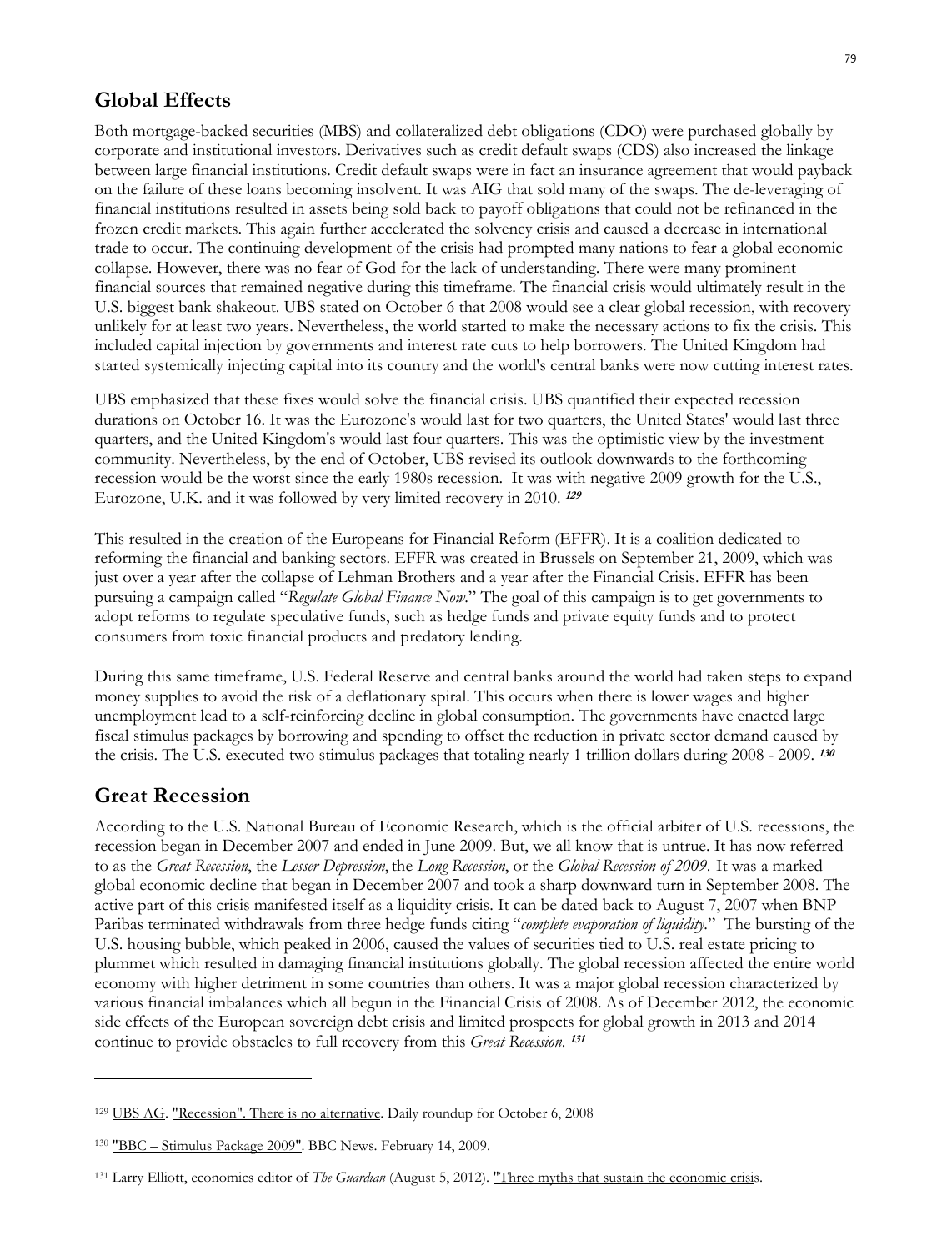# **Fiscal Cliff**

The term "f*iscal cliff*" been used in the past to refer to various governmental fiscal issues. It started being used in the context of the expiration of the Bush tax cuts in 2010. In late February 2012, Ben Bernanke, chairman of the U.S. Federal Reserve, popularized the term "*fiscal cliff*" for the upcoming reduction in the deficit. It was before the House Financial Services Committee that Bernanke described "*a massive fiscal cliff of large spending cuts and tax increases*" would take place the beginning of 2013. **<sup>132</sup>**

The U.S. fiscal cliff is the sharp decline in the budget deficit that would have begun in 2013 due to increased taxes and reduced spending as required by previously enacted laws. The deficit which is the amount by which government spending exceeds its revenue was projected to be reduced by roughly half in 2013. The Congressional Budget Office (CBO) had estimated that the fiscal cliff would have likely led to a mild recession. It was thought to result in higher unemployment in 2013 followed by strengthening in the labor market with increased economic growth. The American Taxpayer Relief Act of 2012 largely eliminated the fiscal cliff by increasing taxes less than they would have under a fiscal cliff scenario. Adjustments to spending were expected to be hashed out in early 2013. Intense debate and media coverage about the fiscal cliff drew widespread public attention during the end of 2012 because of its projected short-term fiscal and economic impact. The American Taxpayer Relief Act of 2012 was signed into law by the President on January 2, 2013 and eliminated much of the tax side of the fiscal cliff. The Congressional Budget Office (CBO) was projecting 8.13% increase in revenue and 1.15% increase in spending for fiscal year 2013. However, this didn't address the sequestering in March 2013. **<sup>133</sup>**

# **National Debt**

The United States public debt is the money borrowed by the federal government of the United States through the issue of securities by the Treasury and other federal government agencies. The red dotted line below is a prediction line based upon the prior 2001and 2008 crisis trend and the upcoming judgment in 2017.



*Historic and Project U.S. National Debt 2000-2017 (White House Office of Management and Budget, 2013)* 

<sup>132</sup> Kurtz, Annalyn (December 12, 2012). "Bernanke warns of fiscal cliff as Fed lowers forecasts"

<sup>133</sup> Geoghegan, Tom (November 14, 2012 Last updated at 22:39 ET). "Who, What, Why: Who first called it a 'fiscal cliff'?"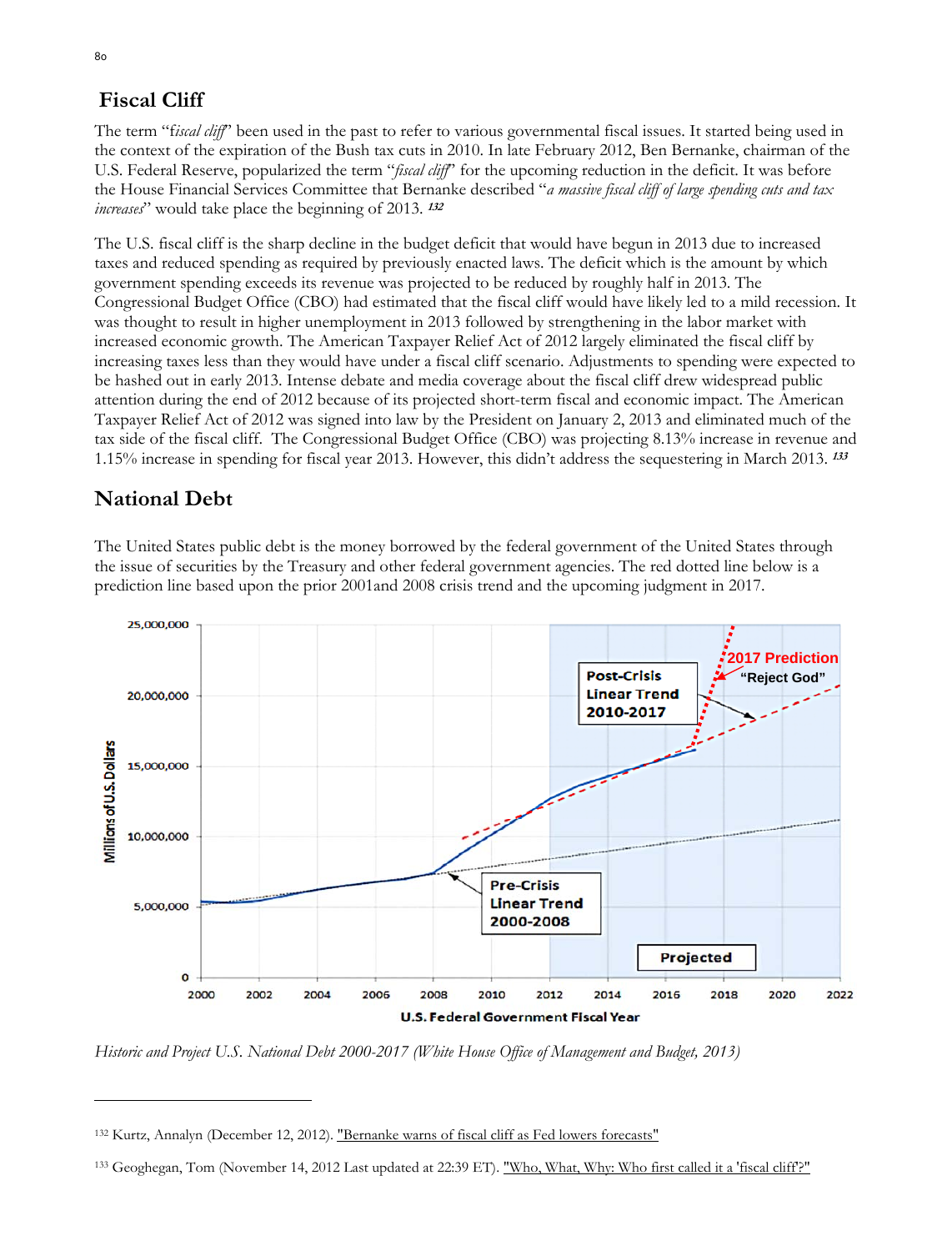No matter if the prediction is correct or not, this country is headed for an economic disaster and misfortune. It is just a matter of timing. Independent of the slope of the curve continuing on a linear trend from 2008 or on an accelerated prediction of 2017, there is no relief in site. There is no sign of repayment of this country's debt. This acceleration in debt is anticipated to occur when this country will again be at war in 2017 based upon signs in the heavens (page 107). If you can remember that before 2001 this country was running on a budget surplus. This nation refuses to call upon the name of the Lord. It must be man's pride to think that he can overcome God. This will mark the fall of this nation. It will be by this government not calling upon God in a time of need. You can see God's hand working based upon the Secretary of Defense nomination in 2013. Things must get worse before we will turn from our wicked ways. The United States currency will eventually become highly inflated and about worthless due to this government's extensive spending. The U.S. currency is no longer backed by precious metals such as gold or silver. What was the forecast prior to God's Judgment of this nation? The Congressional Budget Office (CBO) did summarize the cause of the change between its January 2001 which was estimated at 5.6 trillion dollars cumulative surplus between 2002 and 2011 and the actual 6.1 trillion dollars cumulative deficit. This occurred as an unfavorable "*turnaround*" which resulted in the debt increasing by 11.7 trillion dollars. The reason given was this was due to tax cuts and slower-than-expected growth. This reduced revenues by 6.1 trillion dollars and spending was 5.6 trillion dollars higher. Of this total, the Congressional Budget Office (CBO) attributes 72% to legislated tax cuts and spending increases and 27% to economic and technical factors. The economic factors accounted for 56% increase occurred from 2009 to 2011. Did God slow the growth? **<sup>134</sup>**

Let us begin to take a look at the current debt. On 10 January 2013, debt held by the public was approximately 11.577 trillion dollars or about 73% of GDP. Intra-governmental holdings stood at 4.855 trillion dollars giving a combined total public debt of 16.432 trillion dollars. As of July 2012, 5.3 trillion dollars or approximately 48% of the debt held by the public was owned by foreign investors. The largest foreign investors were China and Japan at just over 1.1 trillion dollars each. **<sup>135</sup>** Will foreign countries end up owning America? Historically, the U.S. public debt as a share of GDP increased during wars and recessions, and subsequently declined. For example, debt held by the public as a share of GDP peaked just after World War II which was 113% of GDP in 1945. It then fell over the following 30 years. In recent decades large budget deficits and the resulting increases in debt have led to concern about the long-term sustainability of the federal government's fiscal policies. **<sup>136</sup>**

## **Debt Ceiling**

The debt ceiling was increased on February 12, 2010, to 14.294 trillion dollars. On April 15, 2011, Congress finally passed the 2011 United States federal budget, authorizing federal government spending for the remainder of the 2011 fiscal year, which ends on September 30, 2011, with a deficit of 1.48 trillion dollars without voting to increase the debt ceiling. But, what happens when Congress disobeys its own laws? On September 8, 2011, one of the complex mechanisms to further increase the debt ceiling took place when the Senate defeated a resolution to block a 500 billion dollar automatic increase. The Senate's action allowed the debt ceiling to increase to 15.194 trillion dollars as agreed upon in the Budget Control Act. This was the third increase in the debt ceiling in 19 months, the fifth increase since President Obama took office, and the twelfth increase in 10 years. At midnight on Dec. 31, 2012, a major provision of the Budget Control Act of 2011 (BCA) was scheduled to go into effect. The crucial part of the Act provided for a Joint Select Committee of Congressional Democrats and Republicans, the so-called "*Super-committee,*" to produce bipartisan legislation by late November 2012 that would decrease the U.S. deficit by 1.2 trillion dollars over the next 10 years. If no other deal was reached before Dec. 31, 2012, then the massive government spending cuts would take effect. This included the tax increases by returning to tax levels prior to the Bush Administration. These were the elements that made up the United States fiscal cliff. **<sup>137</sup>**

<sup>134</sup> NYT-Bruce Bartlett-The Fiscal Legacy of George W. Bush-June 2012

<sup>&</sup>lt;sup>135</sup> United States Department of the Treasury, Bureau of the Public Debt (December 2010).

<sup>136&</sup>quot; Federal Debt Held by the Public as a Share of GDP (1797-2010)"

<sup>&</sup>lt;sup>137</sup> Spetalnick, Matt (February 12, 2010). "Obama signs debt limit-paygo bill into law". Reuters.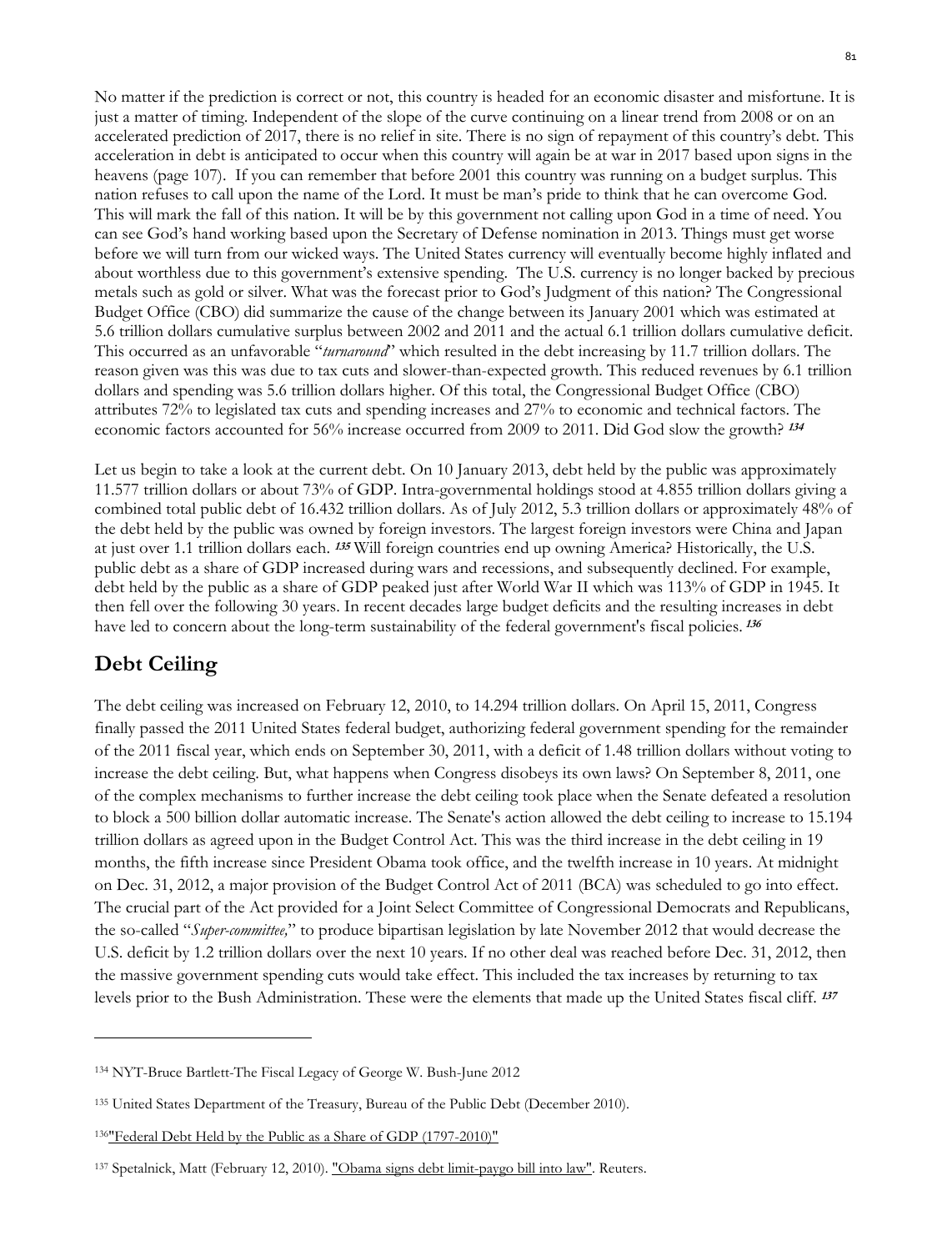# **Social Security**

Social Security is primarily funded through dedicated payroll taxes called Federal Insurance Contributions Act tax (FICA). Tax deposits are formally entrusted to the *Federal Old-Age and Survivors Insurance Trust Fund*, *the Federal Disability Insurance Trust Fund, the Federal Hospital Insurance Trust Fund*, or *the Federal Supplementary Medical Insurance Trust Fund* which comprise the Social Security Trust Fund. **<sup>138</sup>**

By law, Social Security may not spend money that it does not have in its trust funds. It is impossible for Social Security to incur a deficit over the long term, since it can only spend money it already collected. Dean Baker, an American economist, made the following statement.

"*Social Security is prohibited from spending any money beyond what it has in its trust fund. This means that it cannot lawfully contribute to the federal budget deficit, since every penny that it pays out must have come from taxes raised through the program or the interest garnered from the bonds held by the trust fund*." **<sup>139</sup>**

Social Security taxes are paid into the Social Security Trust Fund maintained by the U.S. Treasury which is technically, the "*Federal Old-Age and Survivors Insurance Trust Fund*" that was established by 42 U.S.C. § 401(a). The current year expenses are paid from current Social Security tax revenues. When revenues exceed expenditures, as they did between 1983 and 2009, the excess is invested in special series, non-marketable U.S. Government bonds. Therefore, the Social Security Trust Fund indirectly finances the federal government's general purpose deficit spending and budgets. In 2007, the cumulative excess of Social Security taxes and interest received over benefits paid out stood at 2.2 trillion dollars. **<sup>140</sup>**

There is always the argument over whether the returns on Social Security contributions should be compared to returns on private investment instruments. But, nonetheless, there is money in the current fund even though it could have been more wisely invested than in U.S. Government bonds. Although Social Security is sometimes compared to private pensions, the two systems are different in a number of respects. It has been argued that Social Security is an insurance plan as opposed to a retirement plan. Unlike a pension, Social Security pays disability benefits. A private pension fund accumulates the money paid into it, eventually using those reserves to pay pensions to the workers who contributed to the fund. However, Social Security cannot "*pre-fund*" by investing in marketable assets such as equities, because federal law prohibits it from investing in assets other than those backed by the U.S. Government. As a result, its investments to date have been limited to "*special*" nonnegotiable securities issued by the U.S. Treasury.

It is easy to realize that this fund is being paid for by our children. It really is not a retirement pension as many of us depend on it for during our elderly years. Is this truly sound financial investment of our paid in Social Security taxes? In comparison, the country of Singapore invests every dollar of each individual into a separate retirement fund, which is ultimately owned by the individual. The more money an individual contributes to the fund the more money he will have to retire with during his elderly years. This seems to be just too fair for implementation by the U.S. Government. We have borrowed on our future to pay today's needs. That really doesn't seem to be a sound business practice. Again, this reflects not only on the national debt, but how we have decided to pay for our elderly. What happens when our younger generation population declines? It is bound to occur were a nation is no longer blessed by God, because of its wicked ways. We will take a look at these wicked ways in the next chapter of how this can occur. Marriages of same-sex couples have not been recognized by Social Security for spousal benefits because the federal Defense of Marriage Act (DOMA) September 21, 1996, (1 U.S.C. § 7 and 28 U.S.C. § 1738C) law excluded them from federal recognition. This law was appealed and over-turned by the Supreme Court on June 2013 as being unconstitutional. The elderly population is growing older before they die. This is backed by statistics as well. If only our government had wisdom before structuring Social Security and its fundamental foundation. It has worked up to now because God had richly blessed this country. **<sup>137</sup>**

<sup>&</sup>lt;sup>138</sup> Historical Background and Development of Social Security, Social Security Administration

<sup>139</sup> The Baseline Scenario, November 28, 2012, by James Kwak

<sup>140</sup> The 2012 Long-Term Projections for Social Security *Congressional Budget Office* October 2012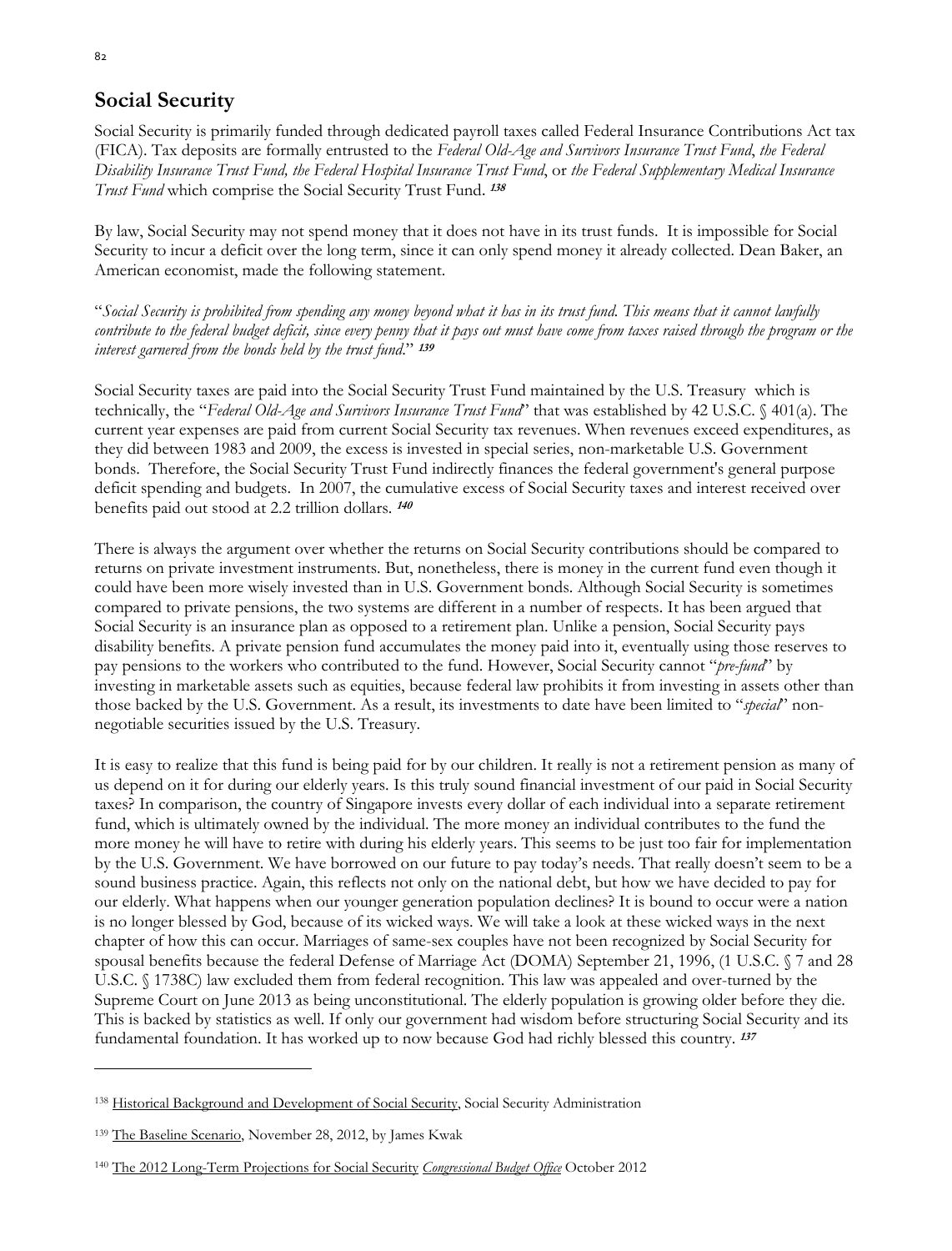### **Ponzi Comparison**

Critics have drawn parallels between Social Security and Ponzi schemes. The vast majority of the money paid into Social Security taxes is not invested in anything. Instead, the money you pay into the system is used to pay benefits to those "*early investors*" who are retired today. When you retire, you will have to rely on the next generation of workers behind you to pay the taxes that will finance your benefits. The analogy is that Ponzi schemes and Social Security have similar "*structures*." In particular, it has a sustainability problem when the number of new people paying in is declining. In the case of a Ponzi scheme, the fact that there is no return generating mechanism other than contributions from new entrants whereas Social Security payouts have always been openly funded. They are underwritten by incoming tax revenue and the interest on the Treasury bonds held by or for the Social Security system. The sudden loss of confidence will result in the collapse of a conventional Ponzi scheme once the scheme's true nature is revealed. Private sector Ponzi schemes are also vulnerable to collapse because they cannot compel new entrants. However, participation in the Social Security program is a condition for joining the U.S. labor force. But, what happens when the new generation claims to have lost confidence in the Federal Government? Is this bound to happen in the future? **<sup>141</sup>**

### **Running out of Money**

The real question is what happens when the trust funds run out of money, which is currently expected sometime in the 2030s. In each year since 1982, Social Security tax receipts, interest payments and other income have exceeded benefit payments and other expenditures, for example by more than 150 billion dollars in 2004. As the "*baby boomers*" move out of the work force and into retirement, however, expenses will come to exceed tax receipts and then, after several more years, will exceed all system income, including interest. At that point the system will begin drawing on its Treasury. In 2005, this exhaustion of the Trust Fund was projected to occur in 2041 by the Social Security Administration or 2052 by the Congressional Budget Office. Thereafter, however, the projection for the date of this event was moved up by a few years after the recession worsened the system's financial picture. **142** The 2011 Trustees Report made the following statement.

*Annual cost exceeded non-interest income in 2010 and is projected to continue to be larger throughout the remainder of the 75-year valuation period. Nevertheless, from 2010 through 2022, total trust fund income, including interest income, is more than is necessary to cover costs, so trust fund assets will continue to grow during that time period. Beginning in 2023, trust fund assets will diminish until they become exhausted in 2036. Non-interest income is projected to be sufficient to support expenditures at a level of 77 percent of scheduled benefits after trust fund exhaustion in 2036, and then to decline to 74 percent of scheduled benefits in 2085.* 

In 2007, the Social Security Trustees suggested that either the payroll tax could increase to 16.41 percent in 2041 and steadily increased to 17.60 percent in 2081 or a cut in benefits by 25 percent in 2041 and steadily increased to an overall cut of 30 percent in 2081. **143** What will happen when things get worse in 2017? What will the cut be?

However, under the current law, benefits would be automatically cut to the level of incoming payroll taxes. This is estimated to be about 25 percent cut in Social Security benefits with no impact on government borrowing. Nevertheless, if Congress amends the law, it may require additional government borrowing and an increase in the national debt. This is not a good outlook for this country that has turned its back against God. Is it man's pride to believe he is able to solve the financial problems without the blessing from God Himself?

So, how did our country get into debt? It was through the U.S. Constitution. The modern debt ceiling is an aggregate limit which applies to nearly all federal debt. It was substantially established by Public Debt Acts passed in 1939 and 1941. The process of setting the debt ceiling is separate and distinct from the Federal budget

<sup>&</sup>lt;sup>141</sup> Laursen, E. (March 12, 2010). "Is Social Security Really a Ponzi Scheme". 1967 Newsweek column by Paul Samuelson:

<sup>142</sup> Samuelson, Robert J. (January 14, 2005). "It's More Than Social Security". *The Washington Post*.

<sup>&</sup>lt;sup>143</sup> "2007 OASDI Trustees Report Conclusions". Social Security Administration. April 23, 2007.